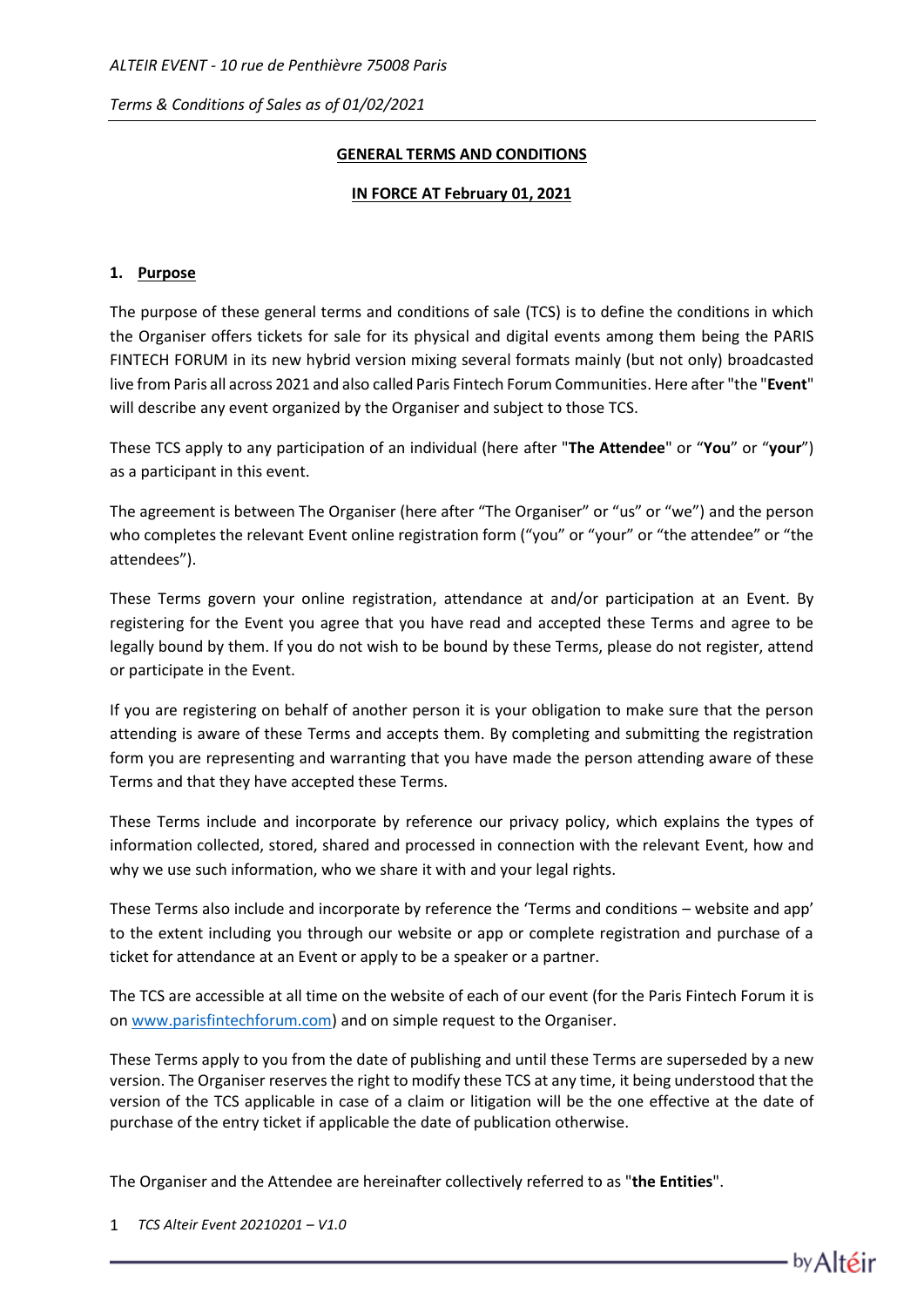### **2. Description of the Organiser**

#### ALTEIR EVENT **organises conferences and professional trade fairs.**

**Registered office: 10 rue de Penthièvre – 75008 Paris, France Share capital: €10,000 Legal representative:** Laurent NIZRI **Registered with the Paris Registry of Trade and Companies under number: 820 591 295 VAT number:** FR 33 820 591 295

*ALTEIR EVENT is among other events the organiser of the Paris Fintech Forum Event (the "Organiser"). To avoid any misunderstanding it is hereby stated that the Paris Fintech Forum is an event held and organized by Altéir Event, the website to get information and to register to the event is [www.parisfintechforum.com](http://www.parisfintechforum.com/) (the "Event Website" here after), and those TCS apply to the paris Fintech Forum as to any other Event organised by Altéir Event.*

**ALTEIR EVENT** , is organizing in 2021 a series of physical and / or digital events under the brand "Paris Fintech Forum" and its possible variations (Paris Fintech Forum Communities, PFF, PFF Communities, PFFC, etc.). This series of events planned for 2021 will hereinafter be referred to as "the Paris Fintech Forum 2021 Event" or the "Event".

This innovative format, and very different from previous editions, organized under this brand, has been implemented in order to take into account the exceptional health context linked to the Covid19 pandemic and its various impacts around the world. Consequently, the parties are fully aware of the difficulties of implementing such a project in this exceptional period and agree on the points below as fundamental to the partnership.

- no specific target for participation in the various events has been set,
- it is agreed that any form of in person/physical events provided for in the Event could ultimately be implemented in a 100% digital version if the current conditions do not allow implementation under correct conditions in physical mode,
- The program of the various activities related to the Event will be flexible in essence and may be modified until the last moment (including cancellation and/or postponement of sessions),
- The tools and platforms used may need to evolve over time during the year 2021 to adapt to the needs of the project and to operational feedback

The purposes of the event are

- To promote and showcase international innovation in digital finance in general and Fintech in particular. The term "Fintech" includes finance and technology for businesses which use new technologies to rethink financial and banking services,
- Enable networking among the main actors of digital finance & Fintech ecosystems
- Leverage and promote cooperation between the different actors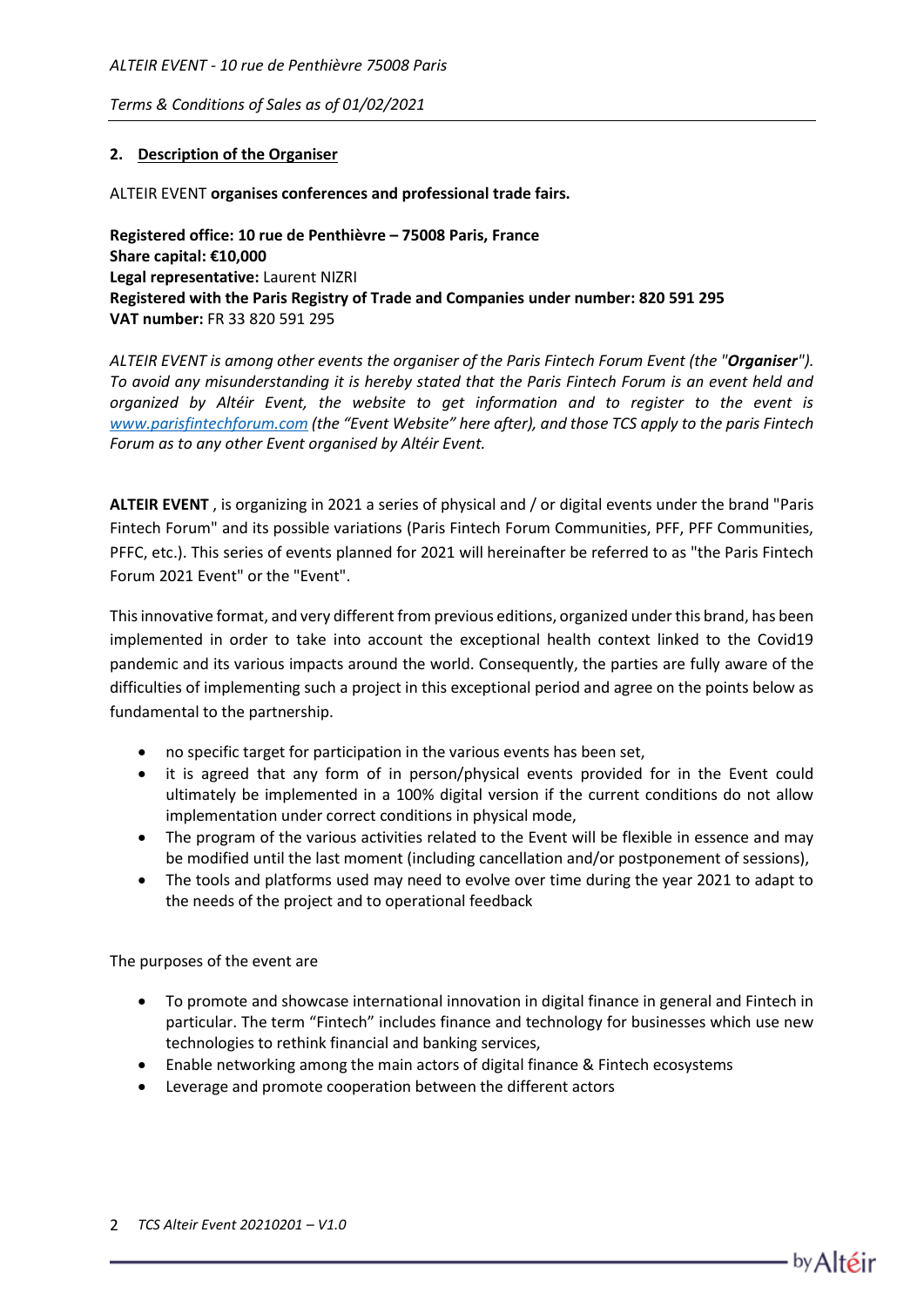The **2021 Paris Fintech Forum** is also the occasion to discuss regulatory and industry-specific developments impacting development of this industry in Europe and worldwide, and to promote and facilitate exchanges between large corporate groups and innovative start-ups in this field.

During the Event, participating companies will present their innovations and discuss the fundamental issues that drive this "ecosystem".

#### **Contact**:

- **For any question related to your tickets and registration please write an email to [tickets@parisfintechforum.com](mailto:tickets@parisfintechforum.com)**
- **If you have any other questions, concerns or complaints please contact us on [contact@parisfintechforum.com](mailto:contact@parisfintechforum.com)**

#### **3. Purchase of tickets on the Event Website**

To participate in one of our Events such as the Paris Fintech Forum, the Attendee must purchase his ticket directly on the Event Website within the "Tickets" section.

The Attendee can order as many tickets as the platform will allow, depending on the available quotas, and the type of the ticket asked for.

The Attendee undertakes to pay the Organiser the amount corresponding to the ticket price and the category chosen when he confirms his order via the website.

Once a successful ticket transaction has been completed, tickets are delivered in electronic soft-copy via email to the email address nominated by the Attendee. The ticket acts as a receipt and an invoice will be sent automatically by email to the buyer indicated in the process after full payment.

In any case the tickets remain our property and is a personal revocable license, which may be withdrawn, and admission to an event may be refused at any time upon a refund of the amount paid by the Attendee for the registration.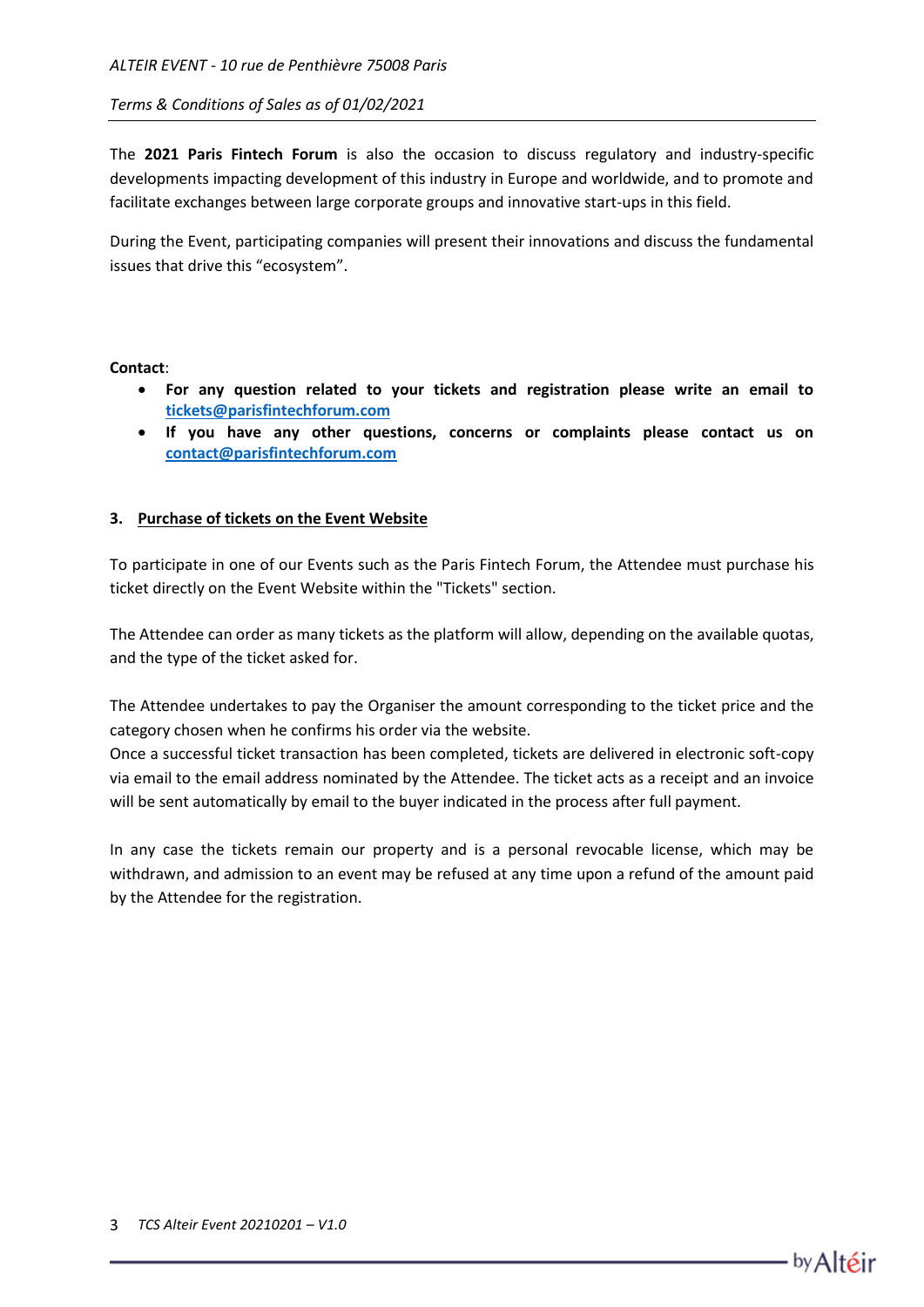## **4. Tickets categories & Rights attached to the tickets**

## **4.1. Tickets categories**

Several categories of tickets may be proposed at a time on the website. As an example, we do offer special prices for fintech startups or media that come with strict eligibility rules. All details will always be stated clearly on the Event Website.

It is up to the Attendee to choose a ticket corresponding to his category and his situation. If an Attendee has purchased a ticket that does not correspond to his category, he won't benefit from any of the rights attached to the ticket, and in particular will not be able to access the Event, without being able to claim a refund of the ticket in question.

Therefore, in the event of an incorrect choice of ticket category or of a fraudulent use of promotional codes, the Organiser can cancel the registration without notice. In this case, the Attendee accepts that the Organiser could withhold a financial compensation of €300, including tax, as management fees on the refund of the ticket price. If the ticket price paid by the Attendee is lower than those fees, no refund will be made. The Attendee will be informed by email to the address provided at the time of registration. This procedure may be performed until 2 days before the date of the last session being part of an Event.

# **4.2. Name transfers, refunds**

As a general rule tickets are nominative and They can't be transferred to a third party unless an exception is granted by the Organiser to a specific person or to a specific category of tickets. To avoid any misunderstanding that means that we do not accept ticket name changes even if for whatever reason the owner of a ticket may not be able to access the physical and/or digital conference. This is the case for most category of tickets, including the individual free tickets for media and speakers and the tickets supplied to the partners in relation with their sponsorship packages.

As an exception to the above stated rule, some tickets may explicitly be sold with a clear indication that a name transfer will be possible and of the date until which this flexibility will be granted (the limit date). The owner of such tickets will have the right to ask for a transfer of its ticket to a third party until the limit date.

To use that right the attendee will have to send before the limit date an email to the address tickets@parisfintechforum.com with in attachment the electronic ticket he received and all the information regarding the new owner of the ticket. We will then void the original ticket at buying time and send him a code to be used in less than 5 working days to give to the new owner for him to register by himself on our platform instead of the original ticket owner. Failure to follow any part of that procedure may result in the impossibility to use that transferability right by the attendee.

As a general rule tickets are non-refundable in all cases. If as an exception the Organizer accepts to refund a ticket, you acknowledge that all refunds are subject to a deduction of 150 € transaction fee.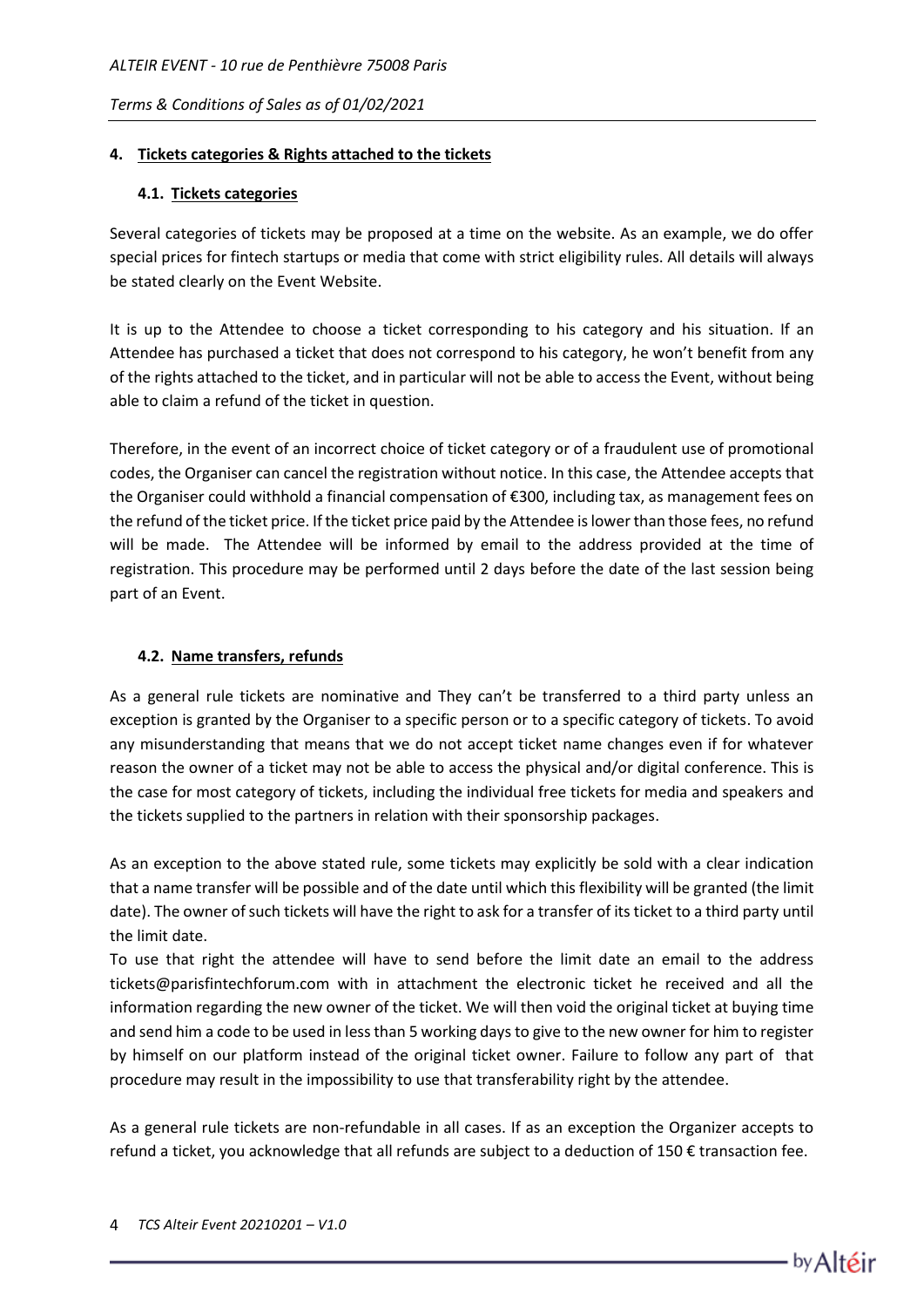As an exception to the above stated rule, some tickets categories may explicitly be sold with a clear indication that a refund would be possible under certain circumstances, following a specific process, with specific fees and with clear rules to respect. The owner of such tickets will have the right to ask for a refund of its ticket in the limits mentioned on the event website for such ticket's categories. To claim such right the attendee will have to send an email in due time (depends on the website information) to the address tickets@parisfintechforum.com with in attachment the electronic ticket he wants to get a refund for and wait for instructions from the Organizer. If the attendee's demand fits with the refund conditions stated for the ticket category, the refund will be granted minus the refund fees mentioned on the web site for such cases.

If a refund is granted in one of the above situations, the Organizer may decide to execute it only after the event concerned by the refund. Such refund will be done only on the same mean of payment used by the attendee to initially buy the ticket.

### **4.3. Access to conference sessions and activities on the online platform**

Inside a specific Event, interventions will take place within several "sessions" presented on specific pages on the platform hosting the digital version of the Event.. It is specified that the Organiser does not guarantee access to all sessions and activities, as some sessions and/or activities may be accessible only to some ticket categories holders and as they may have in some cases maximum capacities being technical or for business reasons.

Only the access to the main broadcasted live sessions and the virtual exhibition hall are guaranteed to all tickets holders; the rest depends of the Attendee's ticket category and of other potential limitations that will be defined case by case on the platform.

### **4.4. Access to conference sessions and activities in case of in person attendance**

Speakers will most of the time be allowed to join physically to participate on site to the sessions, even if no other attendees can join,

In the case the speakers are not invited to join physically or can't do it, they will be invited to join via video call system,

If an Event, or a part of it, allows physical participation of the Attendees others than speakers, the Organizer will inform the attendees on the event website and/or via email and the following conditions will apply:

- there will be each time a maximum capacity to respect, this capacity being targeted between 50 and 200 persons maximum at a time in 2021 (without guarantee),
- A case by case in person attendance registration will be proposed to a subset of the tickets holders with priority accesses based on tickets categories and a First arrived First served basis,
- It is specified that the Organiser does not guarantee any physical access to the venue to the Attendees and no refund could be claim because of that situation.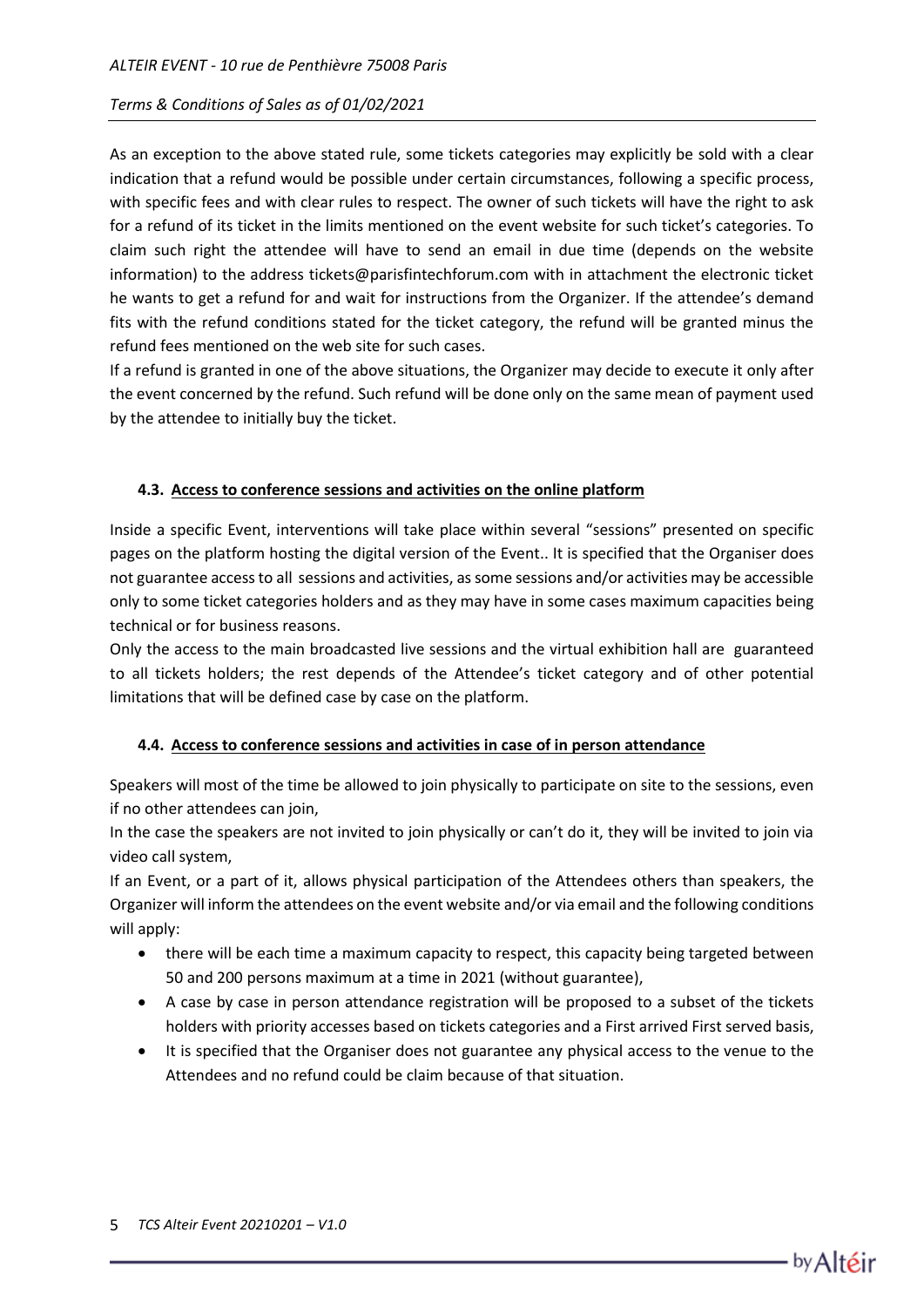## **5. Ticket prices and payment of the order**

Ticket prices are displayed on the Event Website. Ticket prices for an Event are correct at the time of publication. We reserve the right to change the ticket prices at any time but any changes will not affect tickets that have already been purchased. A valid ticket entitles you to access to the relevant Event in person (if in person attendance is proposed and with limitations presented at §4.4) and/or to the Event platform as an Attendee, but does not include any requirements associated with travel to or from the Event or any accommodation costs incurred, nor does it include any other costs related to your access to the digital platform (Internet access, computer, …), and we shall have no liability for such costs or expenses.

In some part of the customer journey to register, prices are shown including tax, it being noted that the VAT rate applied is the French VAT rate for events of 10%. To comply with European and French regulations on VAT applicable to events, this VAT will always be billed when you buy a ticket on our platform, wherever in the world you are situated and whatever your status is.

The price may vary depending on, among other criteria:

- The ticket categories: essential, Premium, Diamond, media etc…
- The date of the order, especially according to usual Early Bird discounts limited in time and quantity,
- The days the Attendee chooses to participate, (all days of the Event or part of them), if the Organiser decides to sell tickets that are valid for only part of the Event;
- Any promotions and partnerships with media and/or associations and/or businesses allowing the Attendee to benefit from specific discounts.

We are not obligated to offer any discounts for a particular Event and reserve the right to chance or withdraw a discount offer at any time in our sole discretion.

The Attendee must first accept his order by clicking on the "*accept*" button. He will then have access to a summary of his order, including the category chosen and the corresponding price, including any discounts related to the use of a reduction coupon. In case of error in the choice of category, the Attendee will be able to correct this error by returning to the order page.

Once the Attendee has clicked on the tab "*confirm my order*" after having received the order summary, the contract of sale will be definitively concluded and the order will be firm and final.

Therefore, upon confirmation of the order, the Attendee undertakes to pay the price corresponding to the ticket using the means of payment selected.

Payment of tickets is made exclusively by:

- Credit cards such as Visa, Eurocard, Mastercard, Cartes Bancaires and American Express;
- Bank transfer to the account indicated at the time of payment,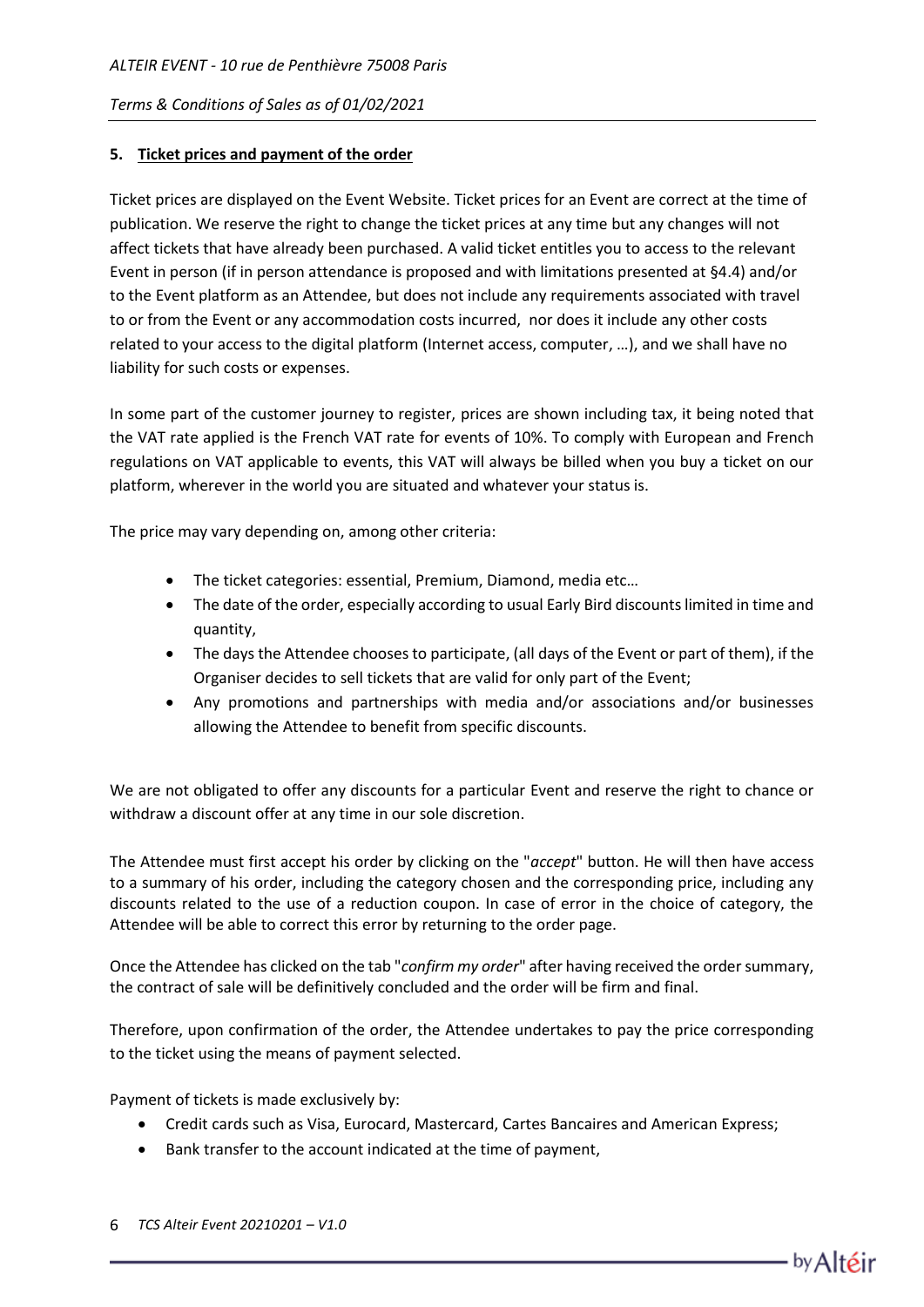Paypal Some of the above means of payment may not be available at certain period.

No ticket can be returned, or exchanged,. In case of rejection of the payment or non-payment by transfer within ten (10) business days, the sale may be cancelled at any time by the Organizer.

No access to the Event, being digital or in person, will be possible as long as the full ticket price has not been paid to the Organiser.

## **6. Organiser's obligations**

### **6.1. Tickets**

The Organiser shall issue the entry ticket upon validation of the order and full settlement of the payment.

Once the order has been validated and the payment recorded, an order confirmation will be sent to the Attendee by email including the entry ticket in the body of the message or as an attachment.

## **In the case of a physical event:**

Each ticket has a unique barcode that allows the Attendee to access the site of the Event. The Attendee can therefore access, subject to the venue capacity and specific access rules as mentioned in §4.4, availability of places in the spaces concerned, all public sessions proposed by the Organiser (outside of any private sessions organised by partners), visit the exhibition (if any) during opening hours, and benefit from the catering services (if any) proposed within the exhibition hall.

### **In the case of a digital event or a digital access to an Event:**

After purchasing the ticket online, the organiser will send an email to the participant to create an account and access the online platform of the event in a maximum of 10 calendar days.

The Participant can thus

- access all or part of the public sessions and replays proposed by the organiser depending on its ticket category,
- eventually participate to capacity limited sessions and networking activities depending on ticket categories, capacity of the sessions/activities and potential other specific rules such as activity sector of the attendee or others,
- eventually take part to private sessions organised by the partners and limited in places (upon invitation)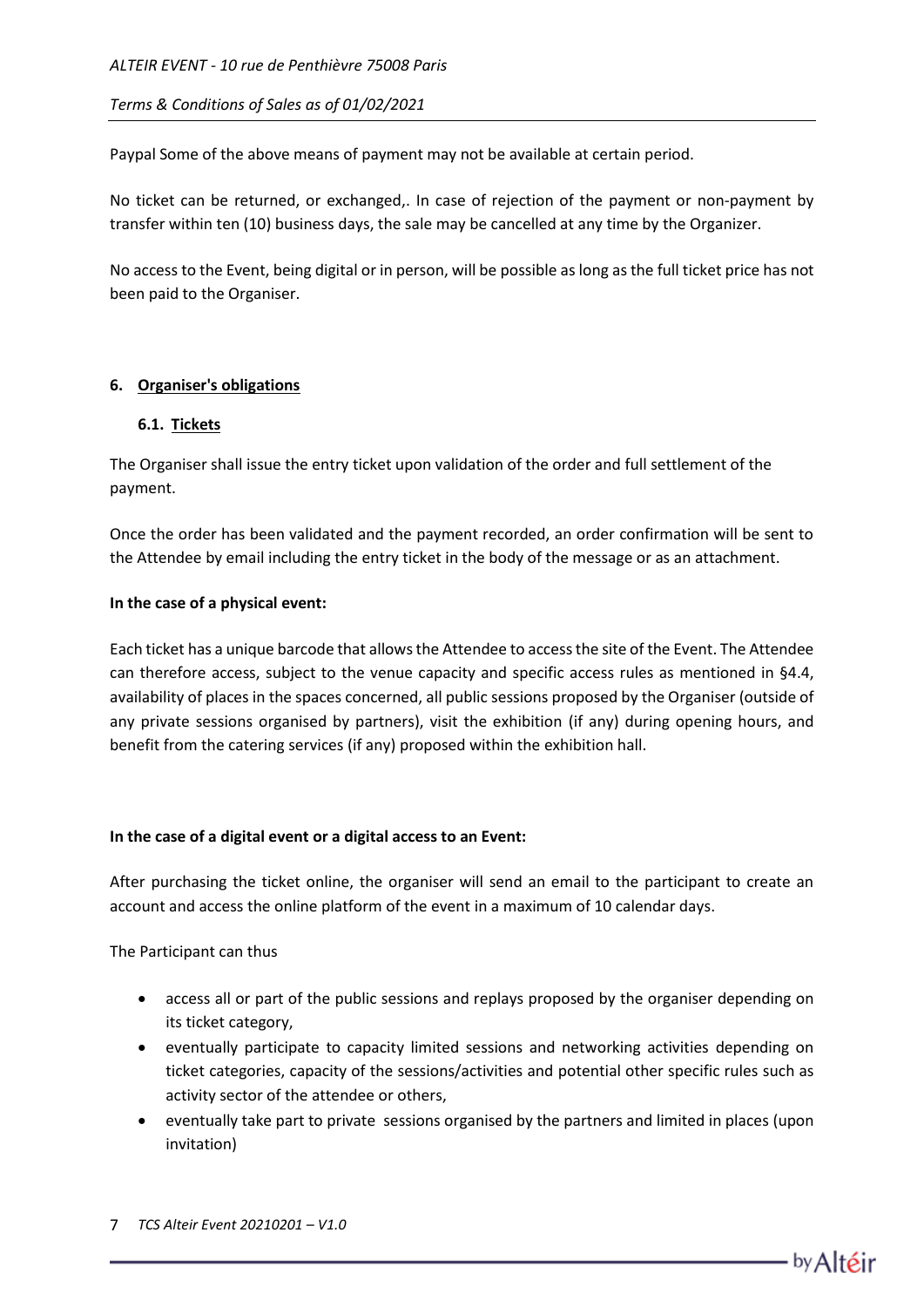• visit the virtual exhibition during the opening hours of that part of the event, and, depending on the category of ticket and the period of the year, take part to some of the activities proposed in the networking areas.

Some functions of the Event platform will only be accessible in a short time frame around the broadcasted live sessions part of an event, in particular exhibition halls and networking activities.

For practical reasons, from the day of the subscription and until the last session of the Event itself, the Attendee may receive by email various information on the Event and, possibly, a reissue of his ticket.

In accordance with Article L 121-21-18 of the French Consumer Code, the sale of tickets is not subject to the application of the right of withdrawal. Accordingly, tickets can neither be returned nor exchanged.

## **6.2. Event content**

We try to make sure that the Event programs, speakers, topics and venues are correct at the time of publishing, circumstances beyond our control may necessitate substitutions, alterations, postponements, or cancellations to the content, format, themes, name, performers, hosts, moderators, venue (in case of a physical event), platform (in case of a digital or hybrid event) or timing of an Event.

We will endeavour to notify you as soon as reasonably practicable of any substitutions, postponements, or changes by posting the updated information on the Event Website.

### **7. Admittance to the Events**

### **7.1. in case of an in person attendance**

### **7.1.1. Id checks**

The Organiser grants entry to Attendees with a ticket. An ID card will also be requested at each entrance, and a nominative business card may be also asked. If the information does not match the registration information (first & last names and any information related to a specific ticket category), the Organiser reserves the right to refuse entry to the Attendee, without him being able to claim any refund.

### **7.1.2. Wristbands and lanyards**

For security and identification reasons, we require all delegates to:

- display around their neck the official Event lanyard containing their badge; and
- 8 *TCS Alteir Event 20210201 – V1.0*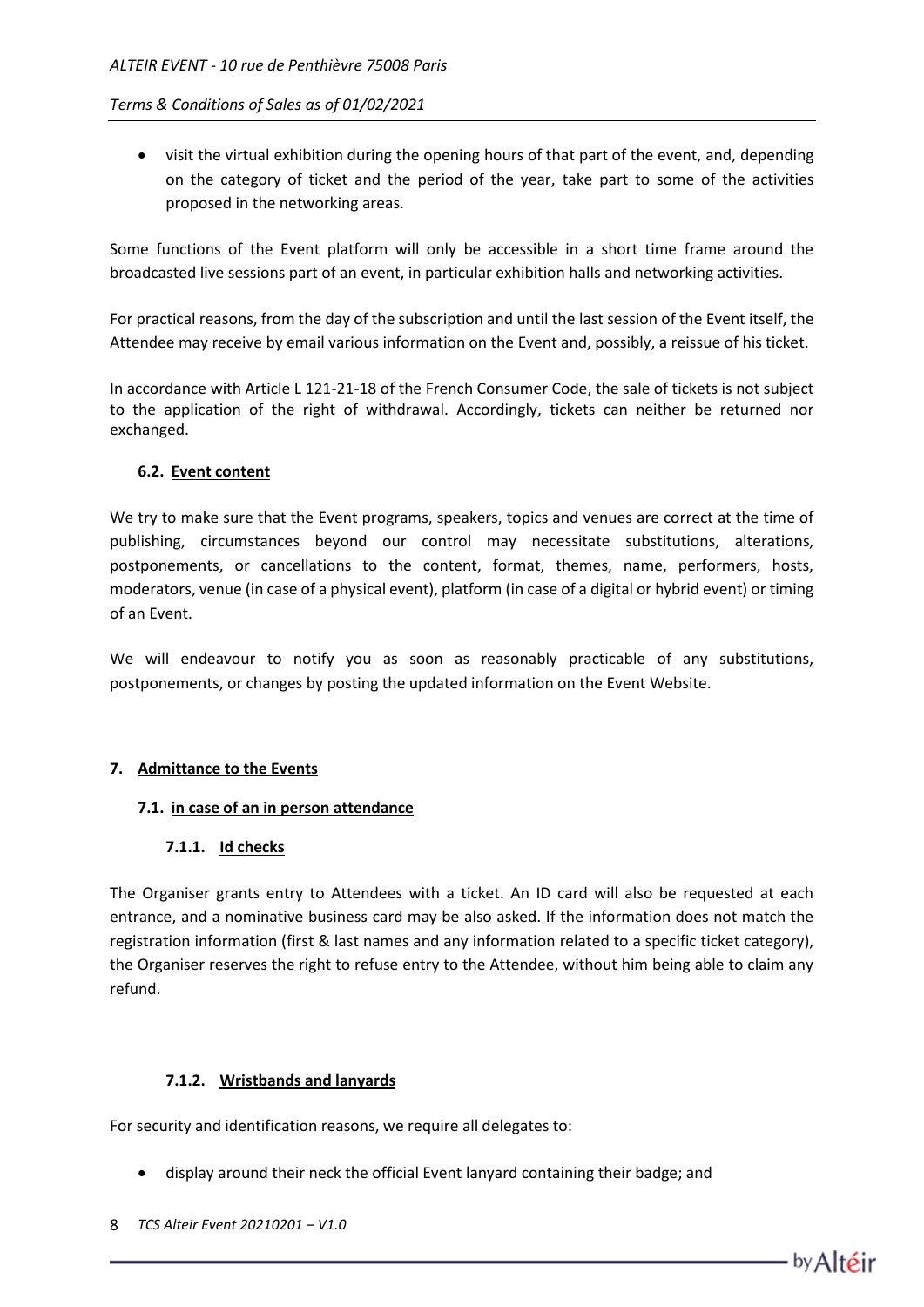- display on their wrist the official Event wristband; and
- carry photo identification and display it at all times on request.

If you lose one of those during the event you will have to go to the customer service help desk at the Event venue and ask for new ones. The Organizer may decide at any time that you will have to pay admin fees for replacement. You will then find details of the cost of replacing lost or damaged wristbands for an Event on the Event website in the FAQ section. The cost of replacing lost or damaged wristbands is correct at the time of publication and is subject to change.

# **7.1.3. Badge scanning**

By attending to the event your profile is automatically added to the Event App and will be discoverable and visible in the app to other Event delegates. By using badge scanning you agree to the website terms and conditions and our privacy policy.

To safeguard your privacy we chose not to give many personal details in the app, so by default none of your contact details (email, phone) will be accessible to other attendees. If you want to share it you will have to activate such option in the app.

Nevertheless, if you accept that an exhibitor scans your badge with a badge scanner, your contact details will then be transferred to that exhibitor as if you would have given your business card (first name, name, email and phone)

# **7.2. in case of digital access to the event**

The participant will be able to access the event on the dedicated online platform with the email address provided when purchasing the ticket.

Only one account can be created by the Participant. The person whose personal information corresponds to that provided in the registration form is considered to be the Participant, to the exclusion of any other third party. Only one account can be liked to a given email address, therefore the participant is responsible to give a valid and personal email address in the registration process.

The Participant therefore undertakes to use the Event Platform personally and to assume full responsibility for the use that will be made of his or her account. The Participant is furthermore responsible for maintaining the confidentiality of his or her login and password and expressly acknowledges that any use of the Event Platform from his or her account shall be deemed to have been made by him or her.

In the event that the Organizer finds that an account has been used by a person other than the Participant, the Organizer shall inform the Participant and shall have the right to take all appropriate measures and in particular, at its own discretion, to interrupt access to the Event Platform for the Participant.

9 *TCS Alteir Event 20210201 – V1.0*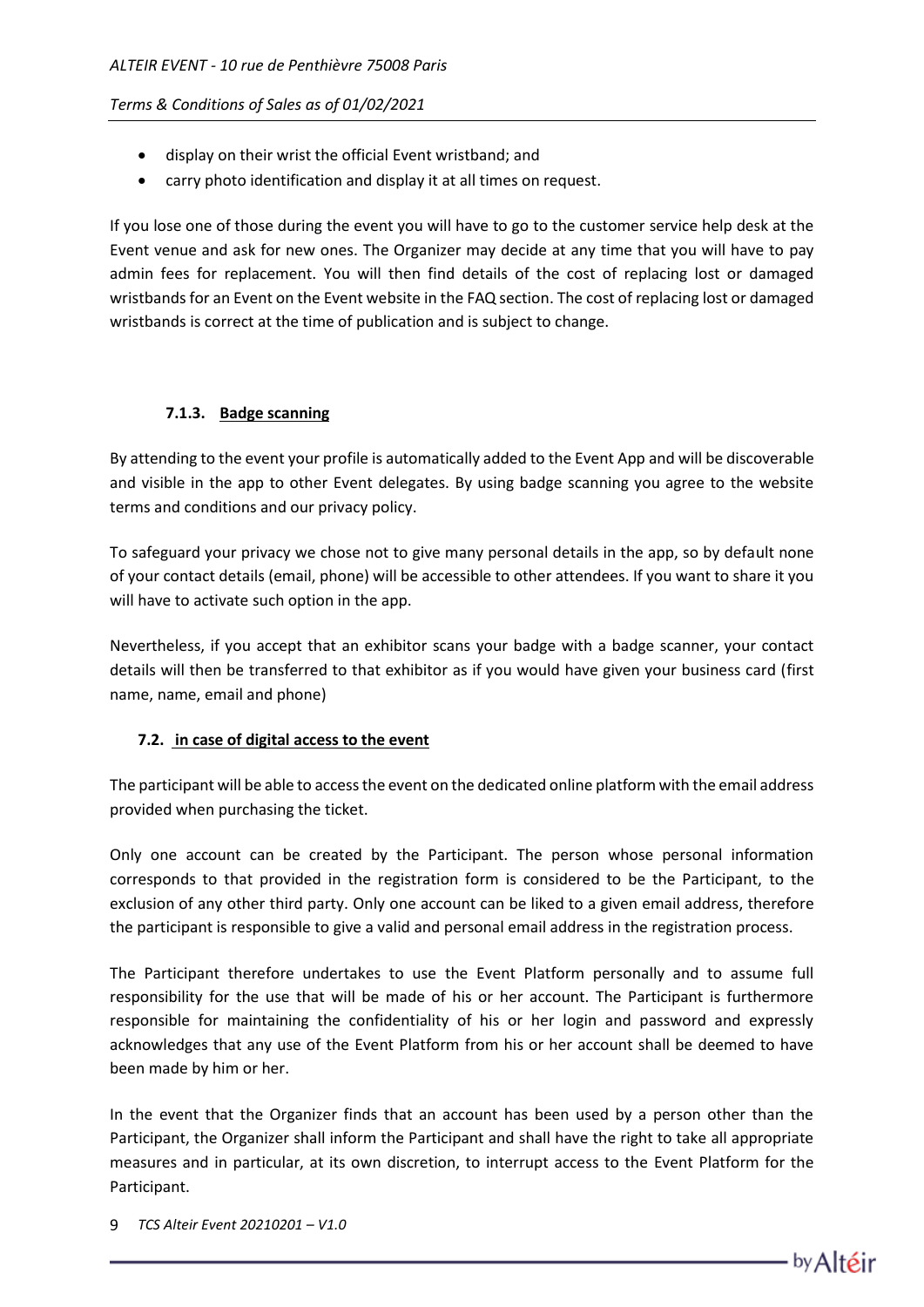## **8. Attendee participation and behaviour**

You are responsible for advising us at the time of making your booking regarding any special access requirements you require at the Event, in the case of **in person attendance** to the event.

During the Event, you shall conduct yourself in an orderly manner and shall not act in any manner which causes offence, annoyance or inconvenience to other Attendees. Attendees, unless being part of a partner team and acting on the partner space (stand, room, …) shall not promote, advertise or solicit for business in a manner which, in our sole discretion, is deemed unacceptable. We reserve the right to remove from the Venue / withdraw digital platform access any attendee who we consider in our reasonable opinion contravenes applicable laws or regulations or our policies and procedures or those of the Venue, is likely to cause offence or annoyance or is otherwise inappropriate or does not comply with these terms.

We, in our sole discretion, and without any liability or obligation to refund, reserve the right to refuse admittance to the venue and/or to eject from the Event and/or suspend access to the Event platform at anyone that we determine:

- is behaving in a manner that could disrupt, hinder or cause a nuisance to the Event or to the enjoyment of any other person or partner at the Event;
- represents a security or health & safety risk to the Event or to any person or partner; and/or fails to comply with, or is likely to fail to comply with, these Terms.

You agree to comply with all applicable laws in connection with your attendance or participation at one of our Events and to follow the rules and security instructions given on site during the event.

### **9. Covid 19 clause**

Changes in the organisation of the event resulting from the pandemic and the health context

Given the current context of the health crisis and its uncertain evolution, the Participant is informed and accepts that certain modifications to the organisation of the event may be decided by the Organiser.

Among these modifications, the programmes, speakers, topics, platform, format and dates of the event may be changed due to circumstances beyond the control of the Organiser and may require substitutions, modifications, postponements or cancellations, particularly with regard to the content, speakers, venue, calendar, platform or dates of the event. The Organiser reserves the right to do so at any time and will not be liable to the Participant for any costs incurred or refund of the tickets.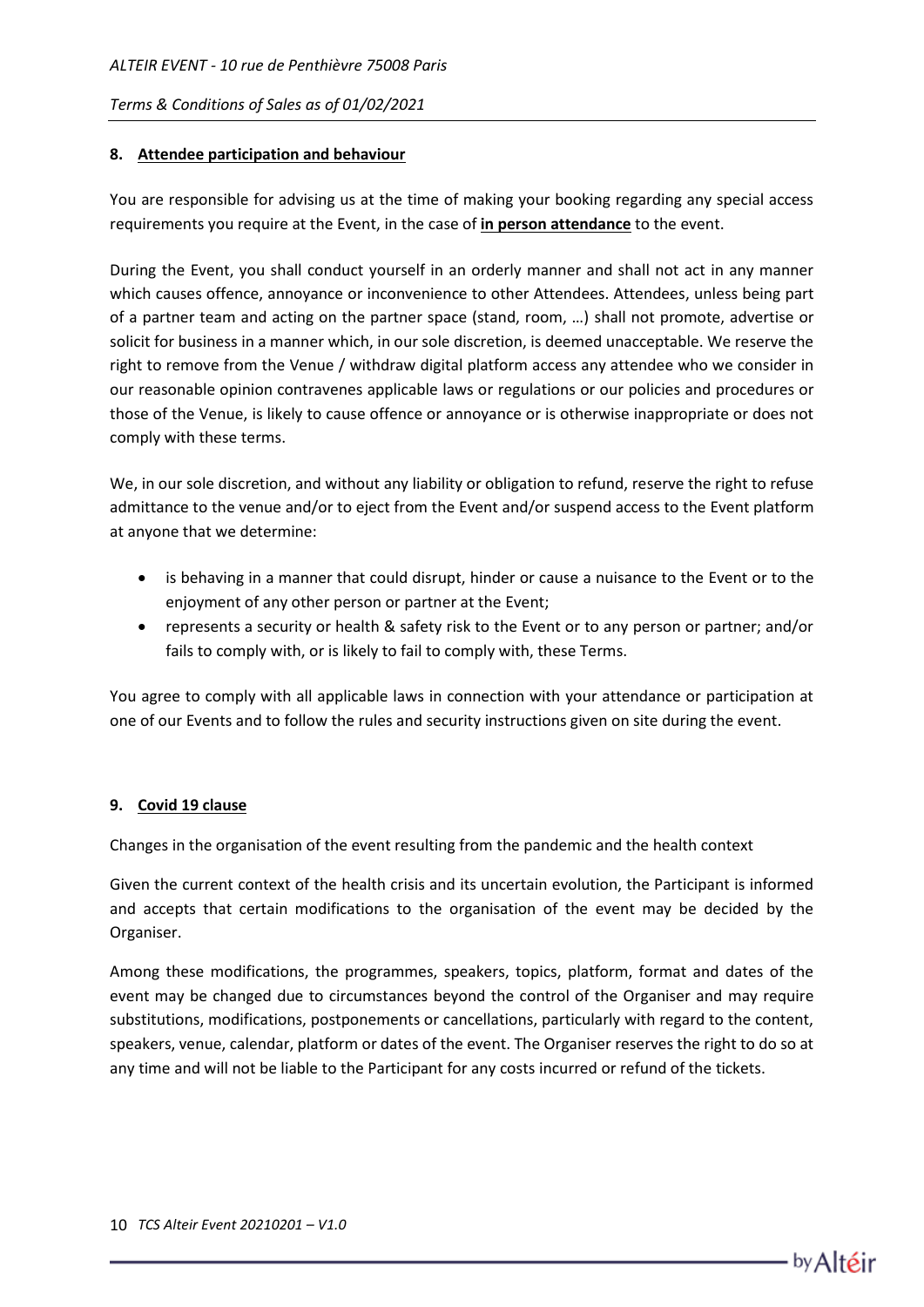### **10. Cancellation or major modifications in the organisation**

The Attendee is informed that he won't be able to request a refund of his ticket in case of cancellation of the Event due to circumstances beyond the control of the Organiser, such as a force majeure event or cancellation request issued by the Prefecture or any other public authority, or due to the cancellation of the provision of the premises used for live broadcasts or any technical incident on the digital platform beyond the control of the Organiser.

For any other reasons:

- In the unlikely event of a full cancellation of an Event (meaning of all the sessions part of the event), our total aggregate liability to you is limited to the refund of paid fees that remain after credit card and payment processing fees have been incurred and deducted, and we will not be liable to you for any expenditure, damage or loss incurred by you as a result of the cancellation or postponement.
- Specific clause for the Paris Fintech Forum Event in 2021 in its specific format : In the event of a cancellation of some sessions (being a conference content, a broadcasted live session, video podcasts interviews, networking activities, …) part of the 2021 format of that event, as long as at least 6 half days digital sessions of thematic content are held across the year, whatever the dates, the Attendee is informed that he won't be able to request a refund of his ticket. If less sessions of that kind are held by the end of 2021, for any other reason, our total aggregate liability to you is limited to the refund of paid fees that remain after credit card and payment processing fees have been incurred and deducted, and we will not be liable to you for any expenditure, damage or loss incurred by you as a result of the cancellation or postponement.

#### **11. Attendees' Personal Data**

The Organiser collects a certain amount of personal data from Attendees at the time of the order to process their order and issue the entry ticket.

We take very seriously your privacy and we will never transfer nor sale your details to any third party without your explicit authorization at the time of doing. As an example of that policy we never give attendees detailed list to our sponsors, nor do we sale our attendees list to anyone, nor do we publish the detailed attendee list on any medium.

Nevertheless we do publish semi anonymized information (company/title) and in some specific cases we do transfer your data to a partner if you ask for it, like in the below cases (non exhaustive list):

- If you let a partner scan your badge,
- If you accept to share your contact details in the event platform, or app of the event,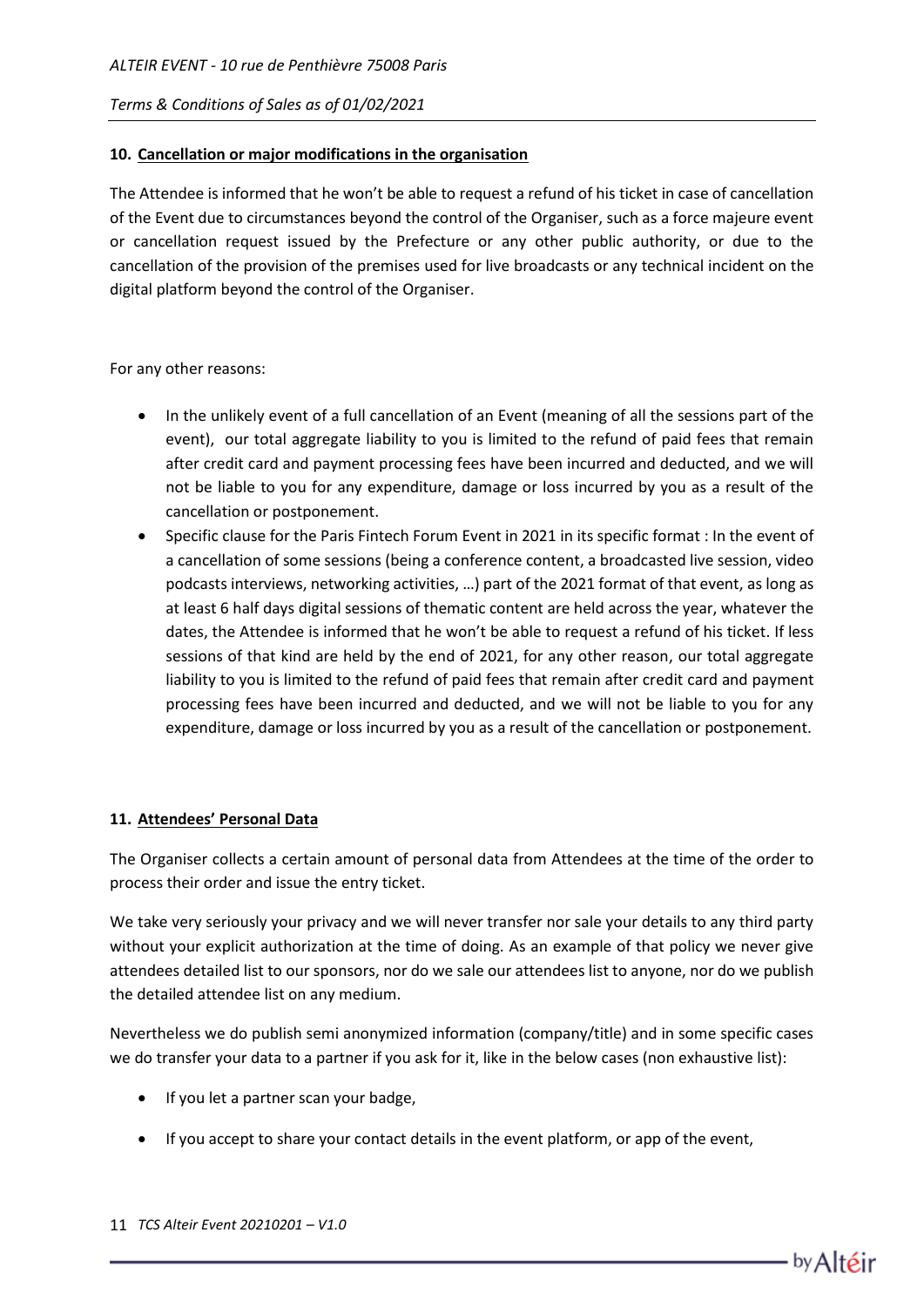• If you fill a form to participate to a partner side event and check the authorization question to transfer to the partner your data

Please refer to our Privacy Policy which explains the types of information collected, stored, shared and processed in connection with the relevant Conference, how and why we use such information, who we share it with and your legal rights

Attendees whose personal data has been communicated to the Organiser at the time of the order are informed of their rights when the order is made. They have a right to access their personal data which they can operate by writing to the Organiser at the following address: Altéir Event, 10 rue de Penthièvre - 75008 Paris, France.

### **12. Photography, audio & Video recording, image rights**

Any use of photographic, audio, video or other recording equipment at a Conference, being held in person and/or in a digital format, is strictly prohibited, unless it is approved by us in writing in advance. If you take pictures or videos during the event without our authorization, we may ask you anytime to destroy them and not to use them. We may if necessary go in court to obtain reparations.

By attending the Event you acknowledge and agree that the Event (or any part of it) may be photographed or recorded by us or our partners. You agree to permit us, or any third party licensed by us, to use, distribute, broadcast, or otherwise globally disseminate your likeness, name, voice and words for a period of thirty six (36) months after the closing date of the Event in television, radio, film, newspapers, magazines and other media now available and hereafter developed, both before, during and any time after the Event, and in any form, without any further approval from you or any payment to you. This grant includes, but is not limited to, the right to edit the media, the right to use the media (alone or together with other information), and the right to allow others to use or distribute the media.

### **13. Intellectual Property**

The Event brings together corporate sponsors and speakers who come to present their innovations. Within this framework, trademarks and logos will be displayed and presentation and speeches disclosed on stage. Attendees are prohibited from reproducing, imitating or publishing by any ways the trademarks, logos of sponsors and speakers and any of the speeches and presentation made on stage, without the specific written permission of the Organiser or owner of the trademark and/or logo and/or presentation.

### **14. Insurance**

You are responsible for arranging your own appropriate insurance cover in connection with your attendance or exhibition at an Event. We and our related companies will not be liable for any injury or damage to any person or to any real or personal property howsoever caused, being physical